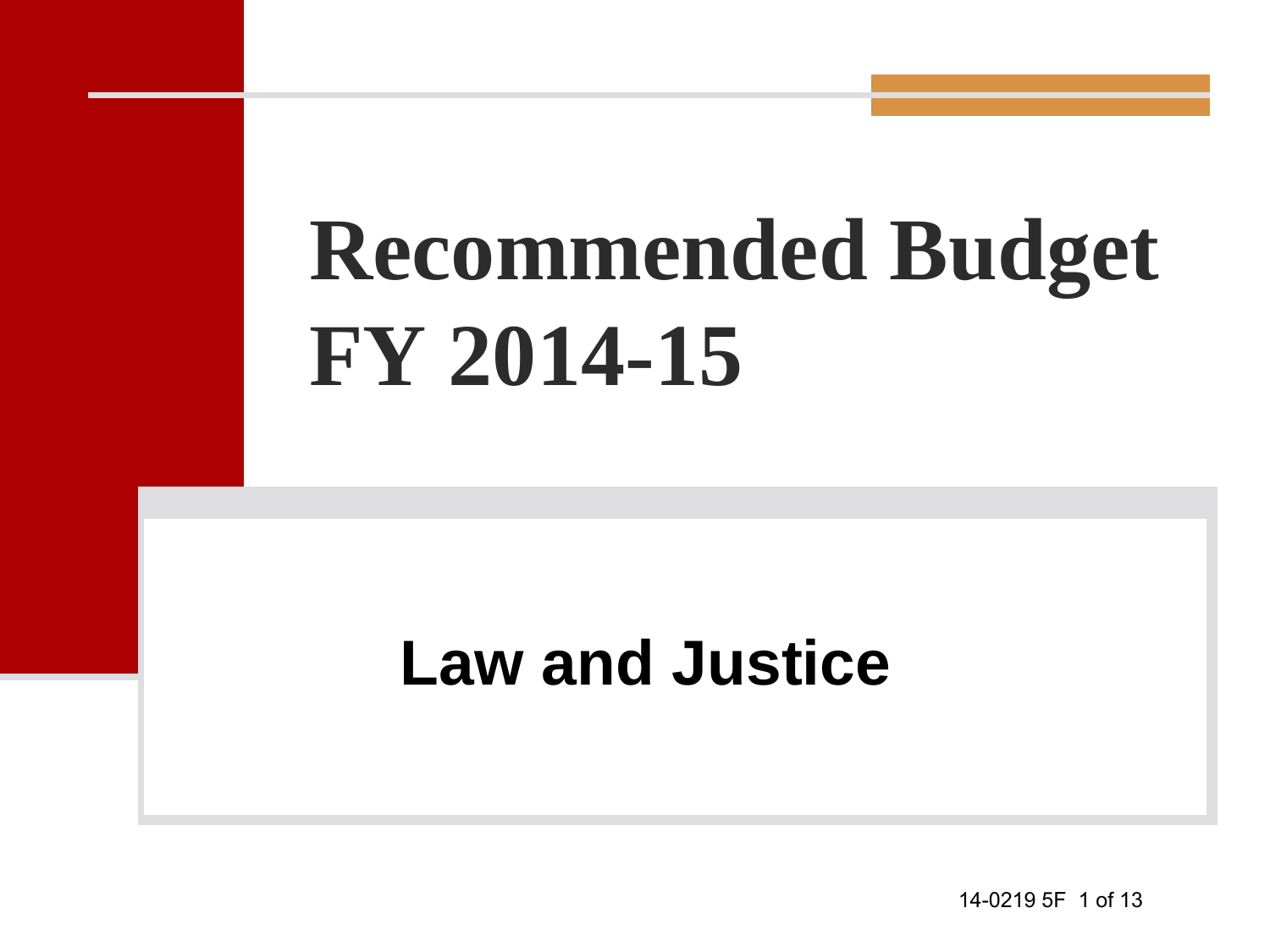#### **Law and Justice**

- Grand Jury
- Superior Court MOE
- District Attorney
- Public Defender
- Sheriff
- Probation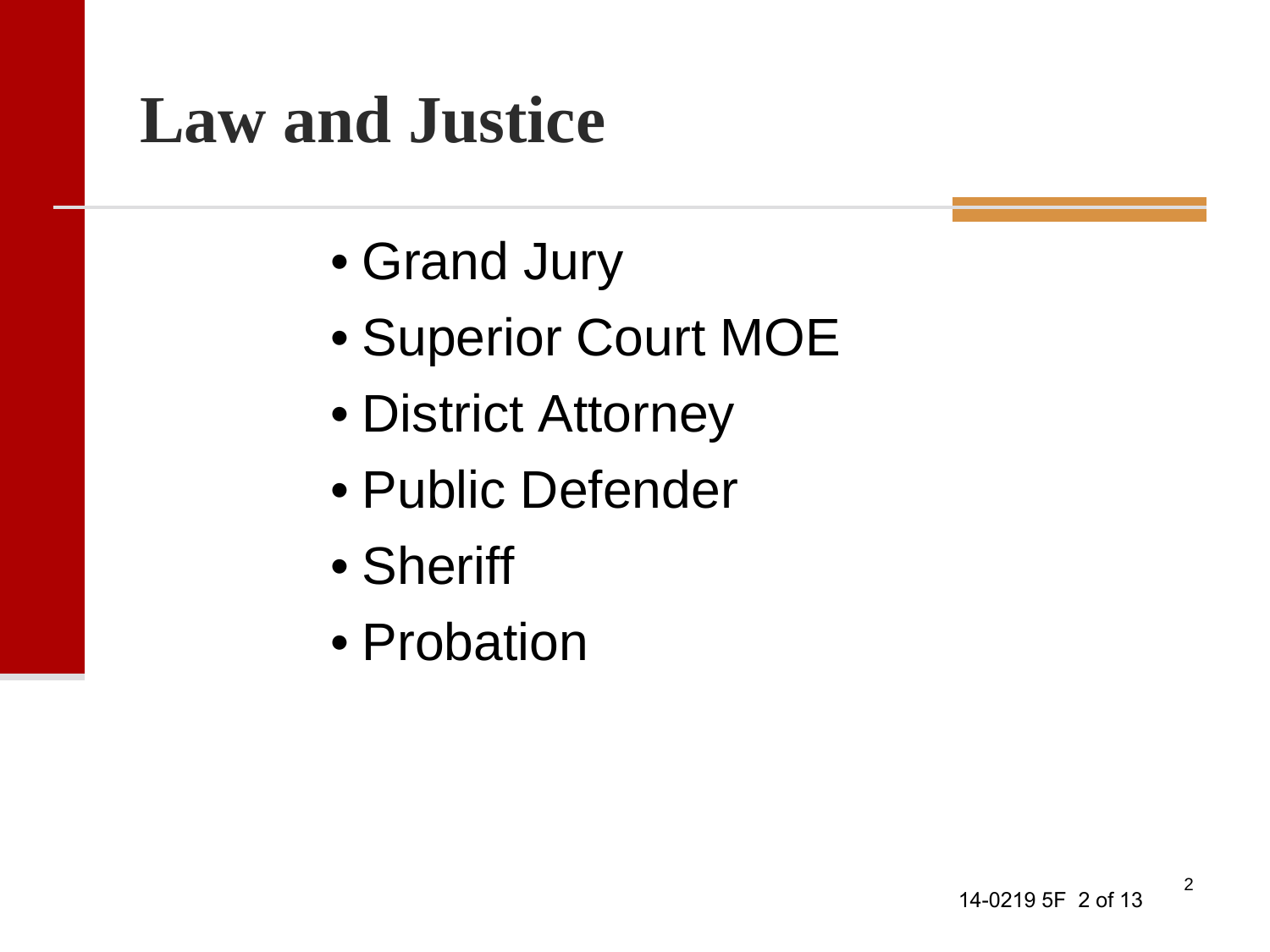

#### **Source of Funds Law and Justice**

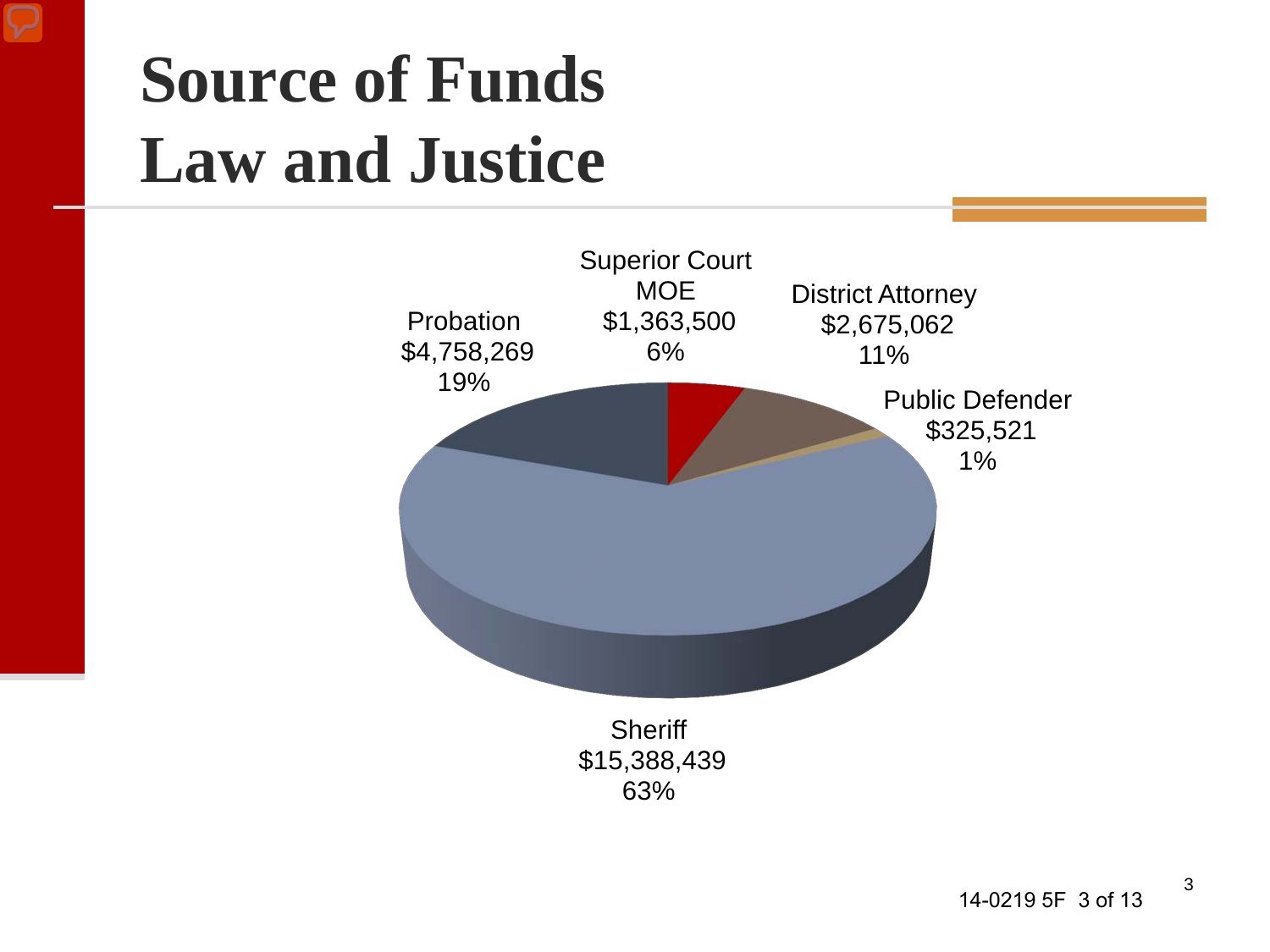

### **Source of Funds – Changes Land Use & Development Services**

| <b>Department</b>        | FY 13-14<br><b>Projected</b> | FY 14-15<br><b>Recommended</b> | Change     | $\frac{0}{0}$<br>Change |
|--------------------------|------------------------------|--------------------------------|------------|-------------------------|
| <b>Court MOE</b>         | \$1,345,500                  | \$1,363,500                    | \$18,000   | 1%                      |
| <b>District Attorney</b> | 2,574,769                    | 2,675,062                      | 100,293    | 4%                      |
| <b>Public Defender</b>   | 274,100                      | 325,521                        | 51,421     | 19%                     |
| <b>Sheriff</b>           | 15,993,536                   | 15,388,439                     | (605, 097) | (4%)                    |
| Probation                | 4,621,478                    | 4,758,269                      | 136,791    | 3%                      |
| <b>Total</b>             | \$24,809,383                 | \$24,510,790                   | (298, 593) | (1%)                    |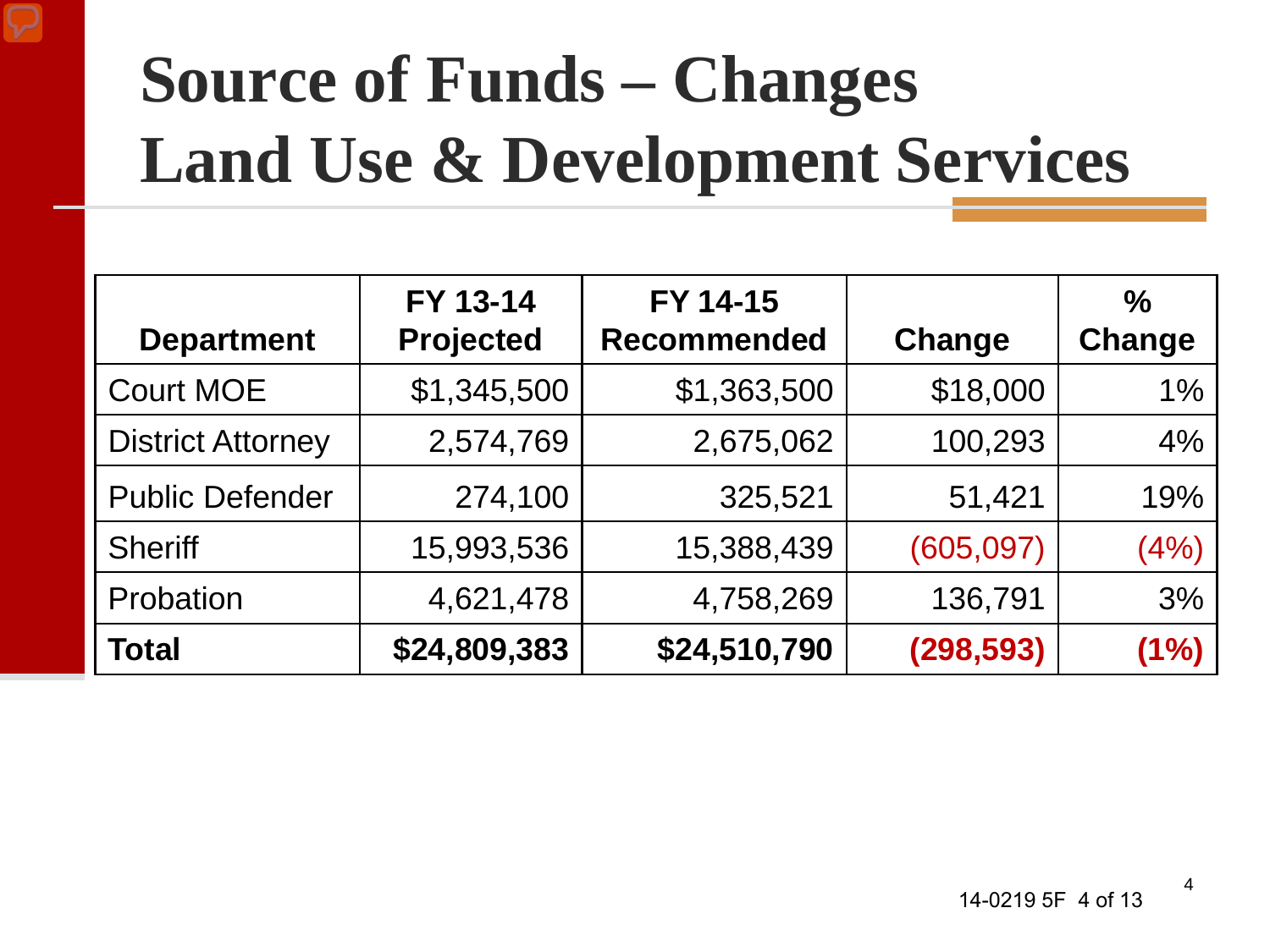### Changes in Source of Funds

#### District Attorney

- Increased Office of Traffic Safety grant funding, Prop 172 and the Indian Gaming grant
- **Public Defender** 
	- **AB109 Funding offset with the loss of funding for the** Alpine County contract
- **Sheriff** 
	- Reduced grant funding
- **Probation** 
	- Increased ranch/camp funding as well as Prop 172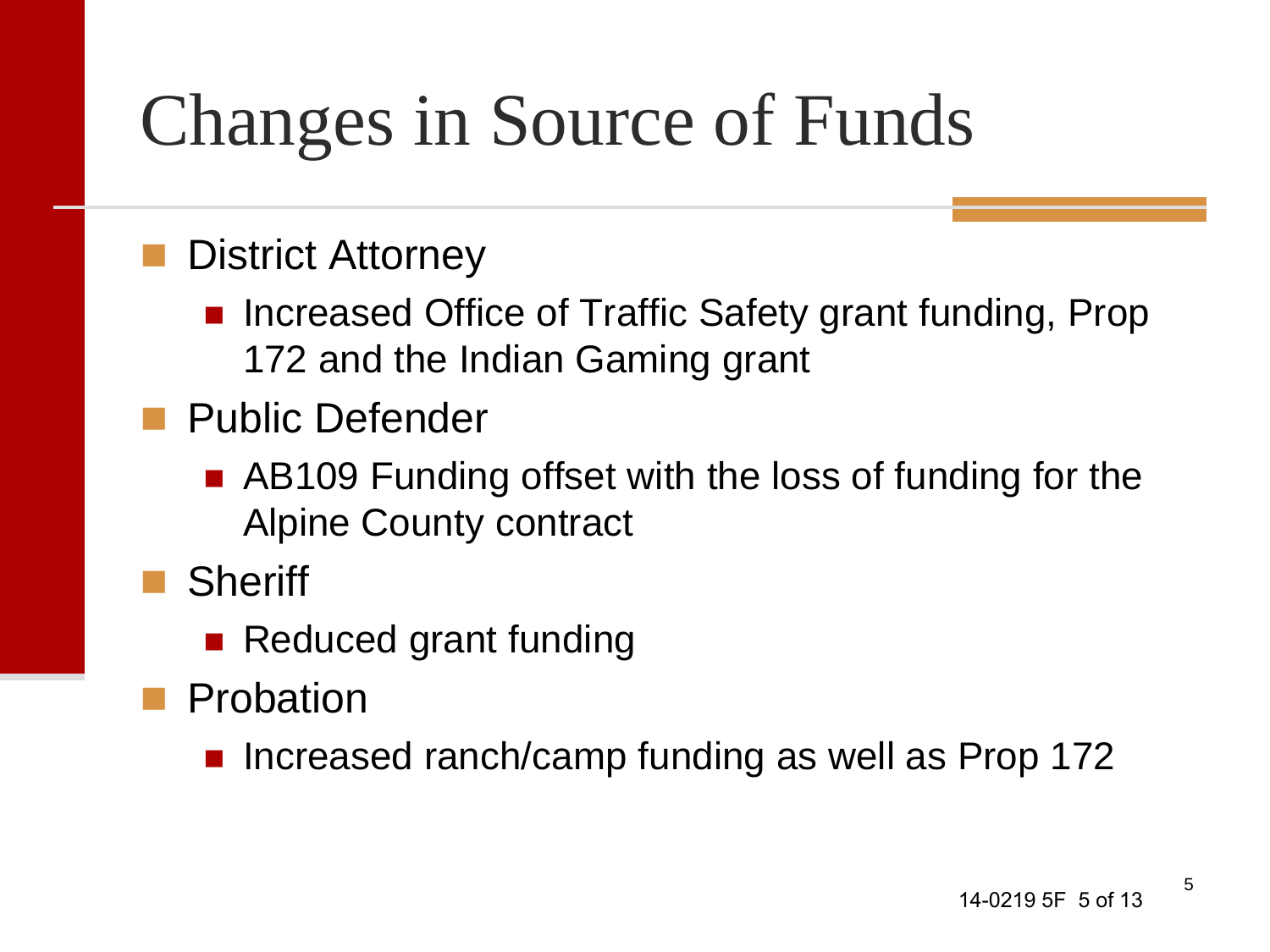

#### **Use of Funds Law and Justice**



6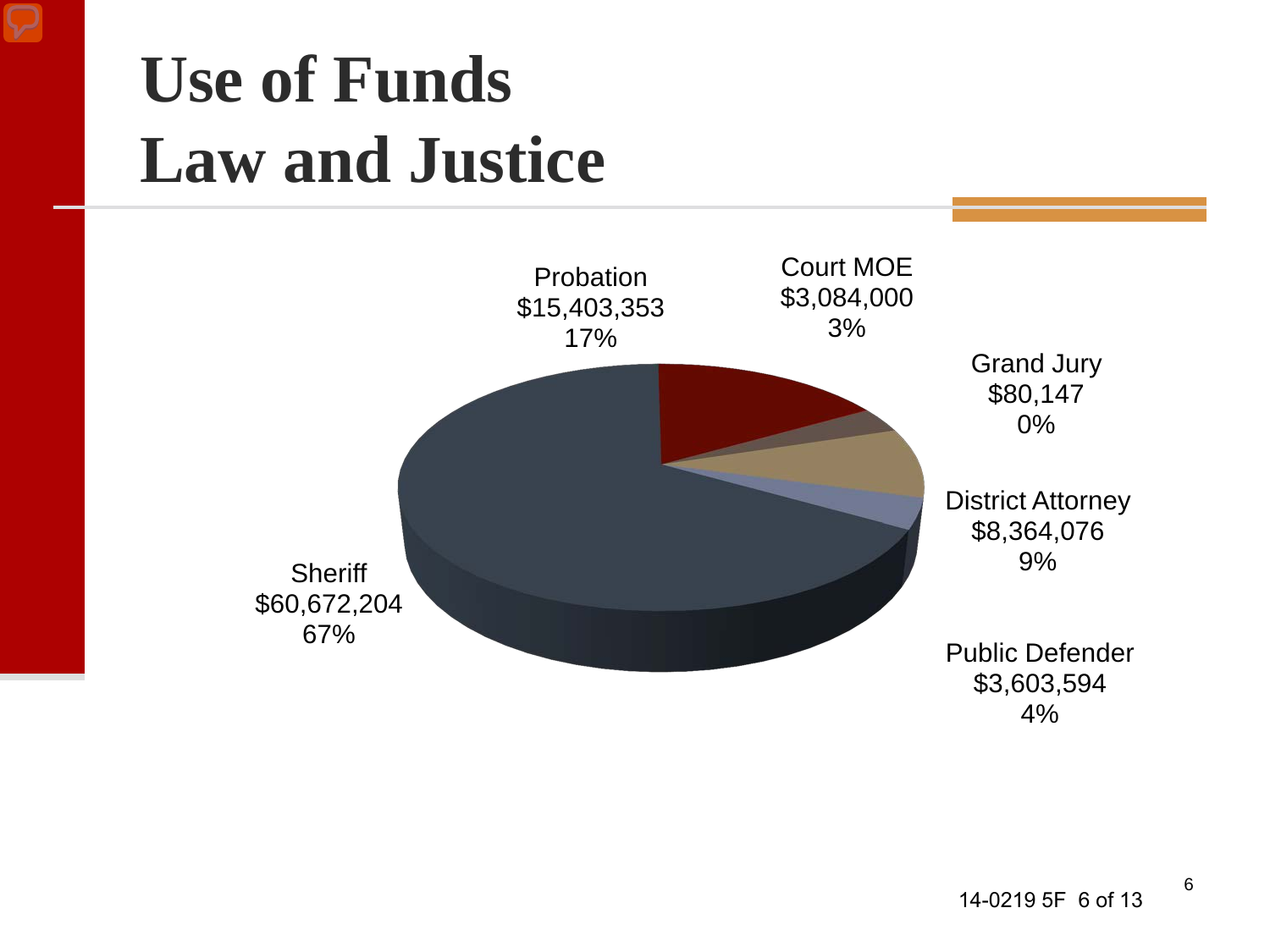

#### **Use of Funds - Changes Law and Justice**

| <b>Department</b>        | FY 13-14<br><b>Projected</b> | FY 14-15<br><b>Recommended</b> | Change      | $\frac{0}{0}$<br>Change |
|--------------------------|------------------------------|--------------------------------|-------------|-------------------------|
| <b>Grand Jury</b>        | \$83,449                     | \$80,147                       | (\$3,302)   | (4%)                    |
| <b>Court MOE</b>         | 3,066,000                    | 3,084,000                      | 18,000      | 1%                      |
| <b>District Attorney</b> | 8,148,071                    | 8,364,076                      | 216,005     | 3%                      |
| <b>Public Defender</b>   | 3,050,376                    | 3,603,594                      | 553,218     | 18%                     |
| <b>Sheriff</b>           | 56,002,167                   | 60,672,204                     | 4,670,037   | 8%                      |
| Probation                | 4,621,478                    | 4,758,269                      | 136,791     | 3%                      |
| <b>Total</b>             | \$74,971,541                 | \$80,562,290                   | \$5,590,749 | 7%                      |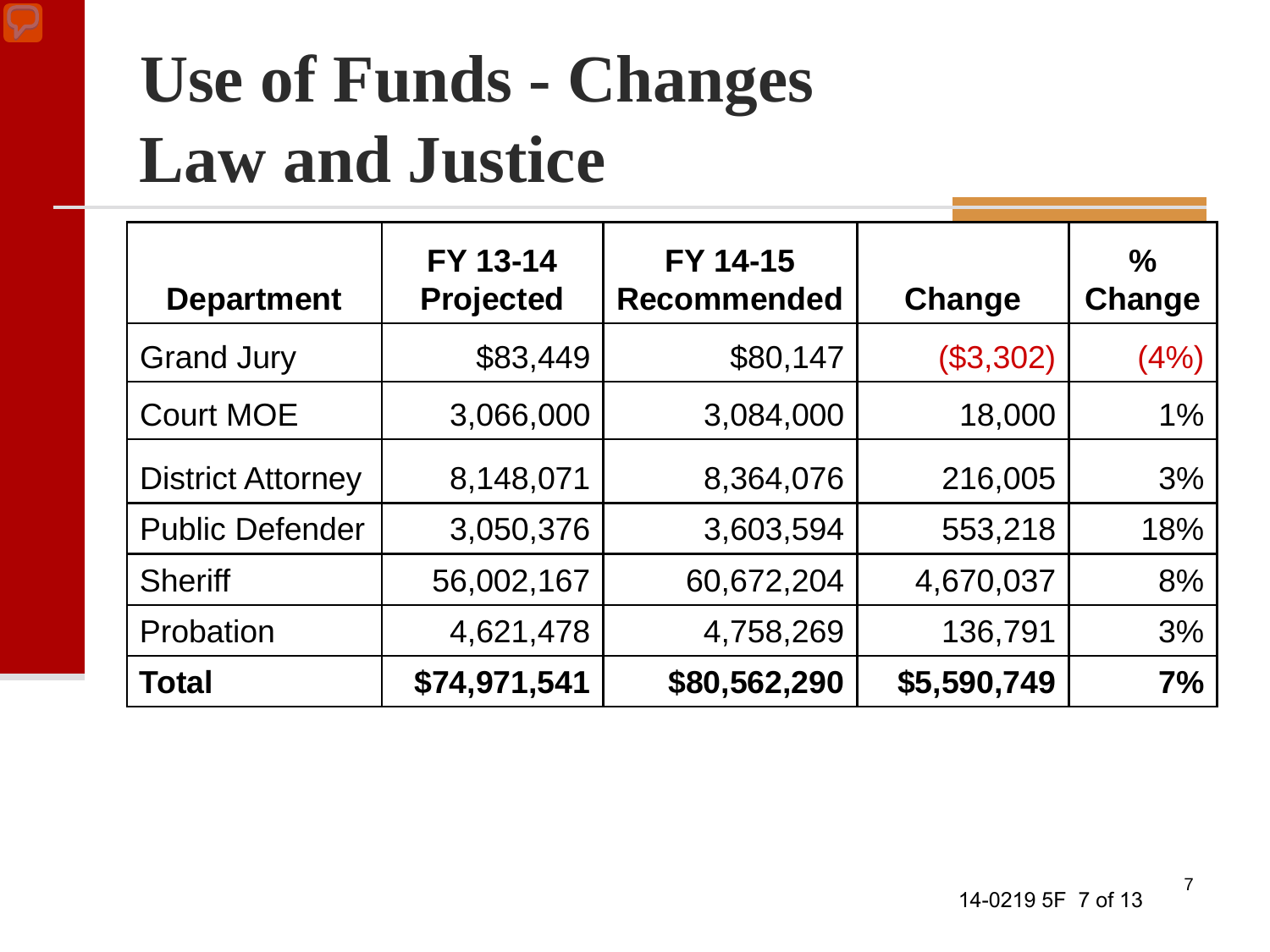#### $\equiv$

#### **Net County Cost Law and Justice**



8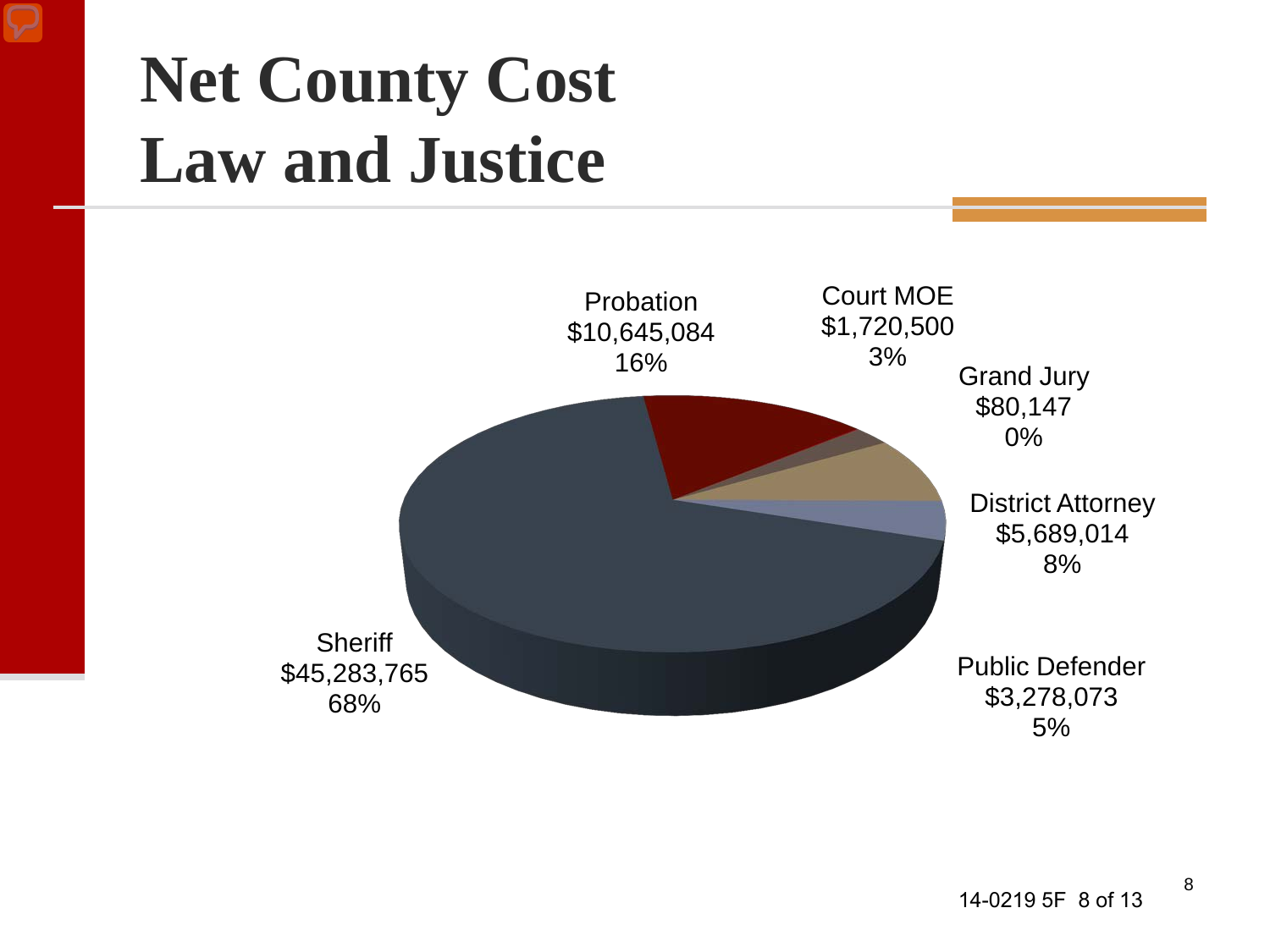

#### **Net County Cost Law and Justice**

| <b>Department</b>        | FY 13-14<br><b>Projected</b> | FY 14-15<br><b>Recommended</b> | Change      | $\frac{0}{0}$<br>Change |
|--------------------------|------------------------------|--------------------------------|-------------|-------------------------|
| <b>Grand Jury</b>        | \$83,449                     | \$80,147                       | (\$3,302)   | (4% )                   |
| <b>Court MOE</b>         | 1,720,500                    | 1,720,500                      | $\Omega$    | $0\%$                   |
| <b>District Attorney</b> | 5,573,302                    | 5,689,014                      | 115,712     | $2\%$                   |
| <b>Public Defender</b>   | 2,776,276                    | 3,278,073                      | 501,797     | 18%                     |
| <b>Sheriff</b>           | 40,008,631                   | 45,283,765                     | 5,275,134   | 13%                     |
| Probation                | 9,607,903                    | 10,645,084                     | 1,037,181   | 10%                     |
| Total                    | \$59,770,061                 | \$66,696,583                   | \$6,926,522 | 11%                     |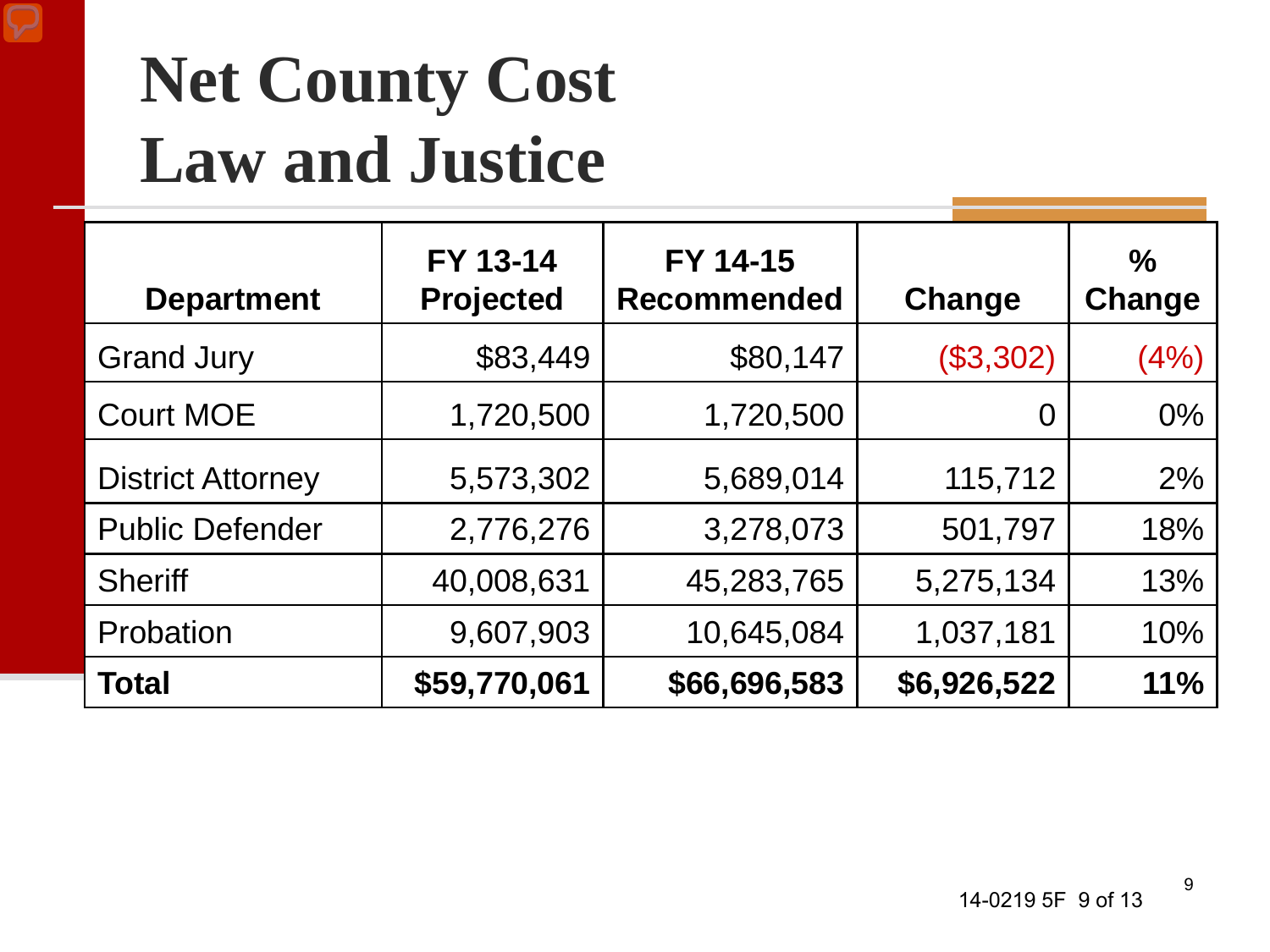

#### **Staffing Law and Justice**

| <b>Department</b>        | FY 13-14<br><b>Current</b> | FY 14-15<br><b>Recommended</b> | Change |
|--------------------------|----------------------------|--------------------------------|--------|
| <b>Grand Jury</b>        | 0.0                        | 0.0                            | 0.0    |
| <b>Court MOE</b>         | 0.0                        | 0.0                            | 0.0    |
| <b>District Attorney</b> | 61.2                       | 58.6                           | (2.6)  |
| <b>Public Defender</b>   | 21.0                       | 22.0                           | 1.0    |
| <b>Sheriff</b>           | 372.0                      | 371.0                          | (1.0)  |
| Probation                | 131.0                      | 131.0                          | 0.0    |
| Total                    | 585.2                      | 582.6                          | (2.6)  |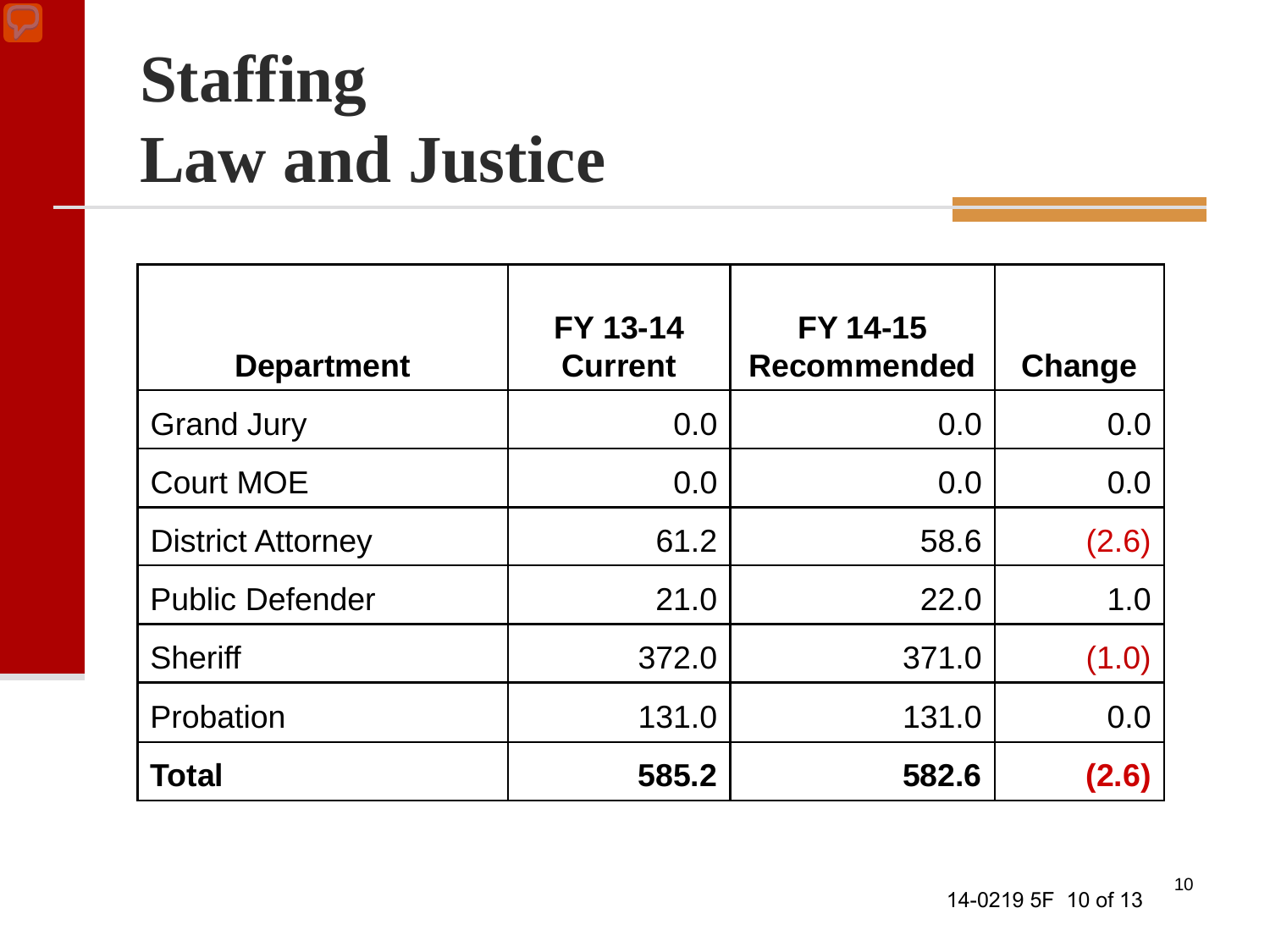### Parking Lot Requests

#### **Public Defender**

■ 2 FTE's to create a fully staffed investigative unit at an annual cost of approximately \$250K

#### **Probation**

■ 3 FTE's at an annual cost of approximately \$300K in the areas of Administration, Juvenile Supervision and Adult Supervision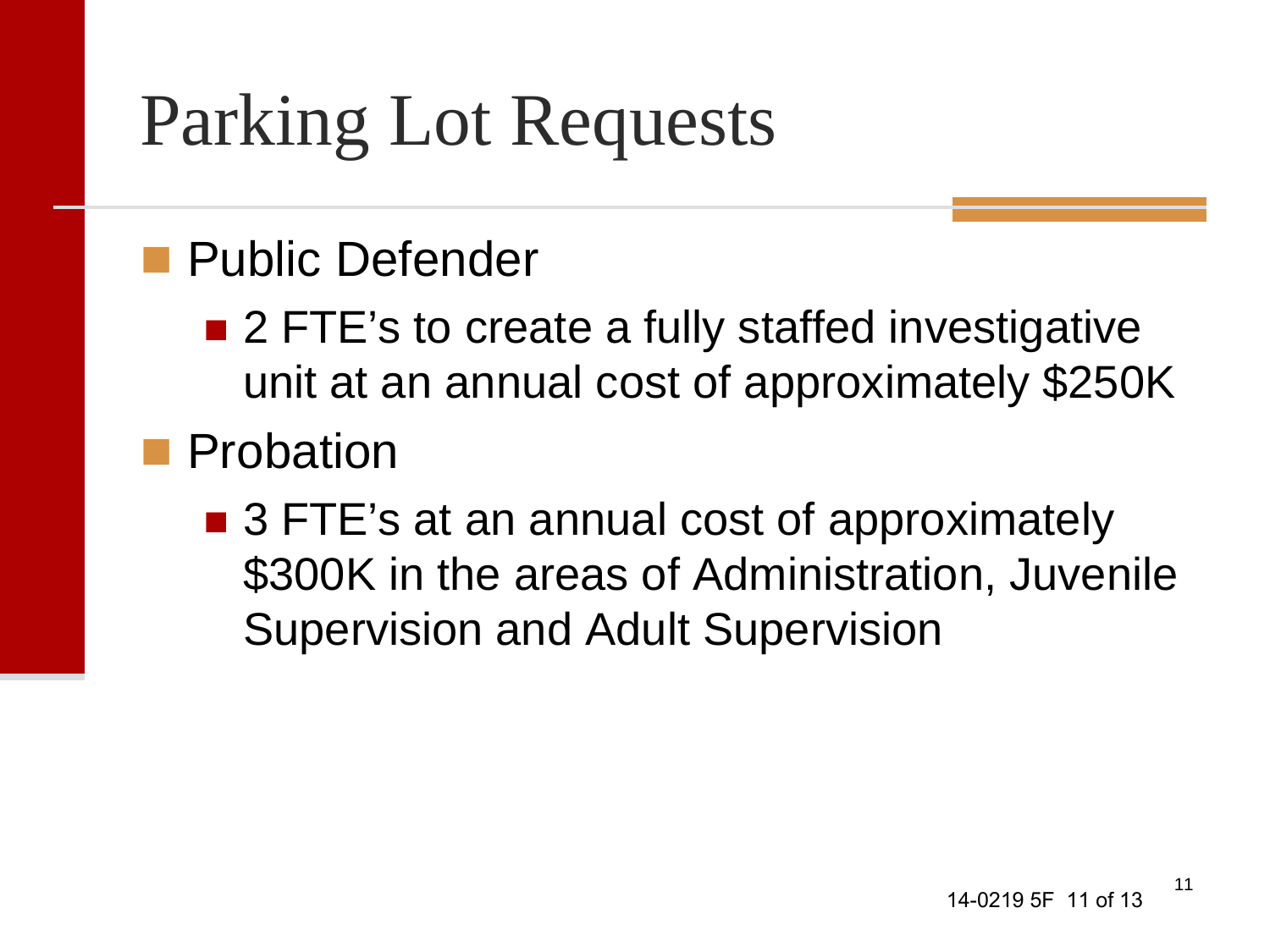### Issues / Challenges

- Bargaining units for staff within Probation, District Attorney and Public Defender still going through labor negotiations
- Sheriff will have potential 504 increases in **January** 
	- These increases will have to be absorbed with salary savings or General Fund contingency
		- **If negotiations have been completed prior to** September, changes will be included in Addenda